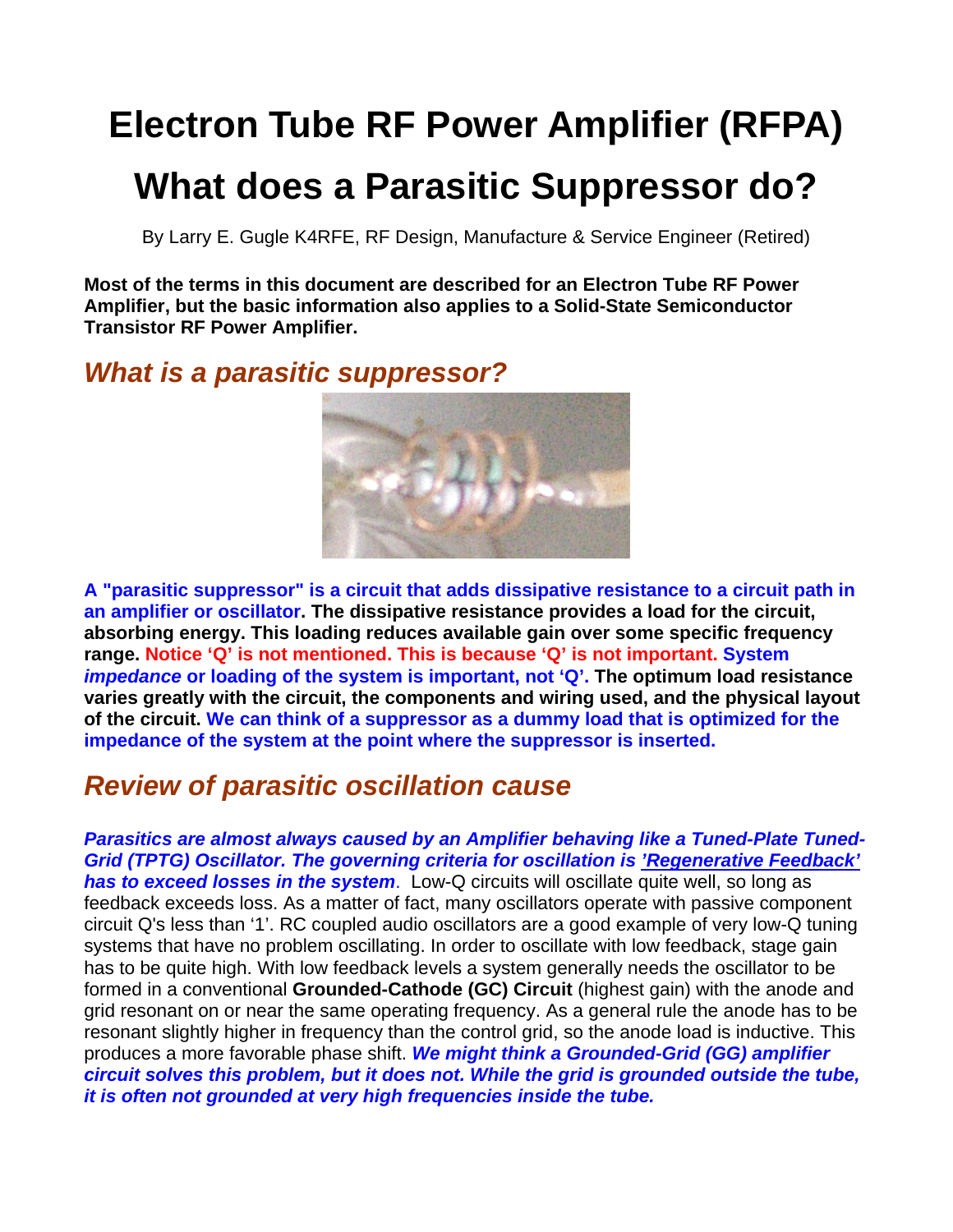### *Review of unwanted resonances and gain*

*"The most problematic resonances in an Electron tube are resonances in the control grid circuit"*. This is because; the control grid voltage has the largest influence or control over the amplifying system. We can say, **"The gain is in the control grid".** *The control grid is a fairly large structure and with physical size comes considerable capacitance. The control grid and the leads are also long, and with length comes' inductance. The combination of the two can be a source of significant design problem. At some frequency, control grid capacitance and series control grid connection inductance form a parallel tuned circuit. This parallel resonance divorces the control grid from ground near that resonant frequency. This is, without fail, the problematic frequency.* 

**If we put a network analyzer on the cathode and look at feedthrough voltage appearing on the anode, we will see a sharp peak in anode to cathode coupling at the frequency where the grid is parallel resonant. This is the target frequency where we want to apply dampening, and of course it varies a great deal with amplifier construction and the construction of the tube and socket. Tubes with long thin single grid leads are the most unstable at VHF, while tubes with thick wide multiple grid leads provide significantly higher grid self-resonant frequencies. The most stable tubes, contrary to what an inexperienced engineer or apprentice technician might think, are actually the tubes most useful at VHF and UHF! It might appear contrary to common sense, but the easiest to stabilize tubes are almost always the tubes with highest gain in VHF or UHF service. The reason for this is a major parameter limiting gain at VHF or UHF is shunting grid capacitance and series grid inductance. The very same things that lower grid parallel resonant frequency, also decreases useful external VHF gain**. *Useful external VHF gain is entirely different than internal VHF gain. They often run opposite to each other!* As we alter the grid connection length, the frequency where the grid "floats" changes. As with any tuned circuit, any series inductance caused by long leads (even through capacitors or resistors) increases inductance and decreases unwanted control grid VHF resonant frequency. While hidden in components, this unwanted tuned circuit behaves like any tuned circuit. If we add inductance to the path unwanted grid resonance moves lower in frequency. The closer grid resonance moves to the operating frequency, the more difficult building a stable workable amplifier becomes.

#### **If we clamp the leads of a 3-500Z directly to the chassis with nearly zero length from the pins, the grid resonance can be as high as 200MHz in a 3-500Z. This makes suppression easy.**

Other than moving the grid resonance higher through shorter leads, anything we do to the grid reduces the frequency where self-oscillation might occur. We generally must attack instability outside of the grid path, although on rare occasions we can modify the grid path to aid stability. To suppress any potential oscillation, the VHF anode path to the chassis must be dampened by a resistance that at least nearly equals or exceeds anode path distributed reactance. The anode system problem is generally one of adding a dissipative resistance that loads the anode enough to reduce gain so the feedback to the grid cannot sustain oscillation.

This is where it gets complicated. There are dozens of ways to dampen the anode, none of them universally better than others. For any particular application or situation the solution can